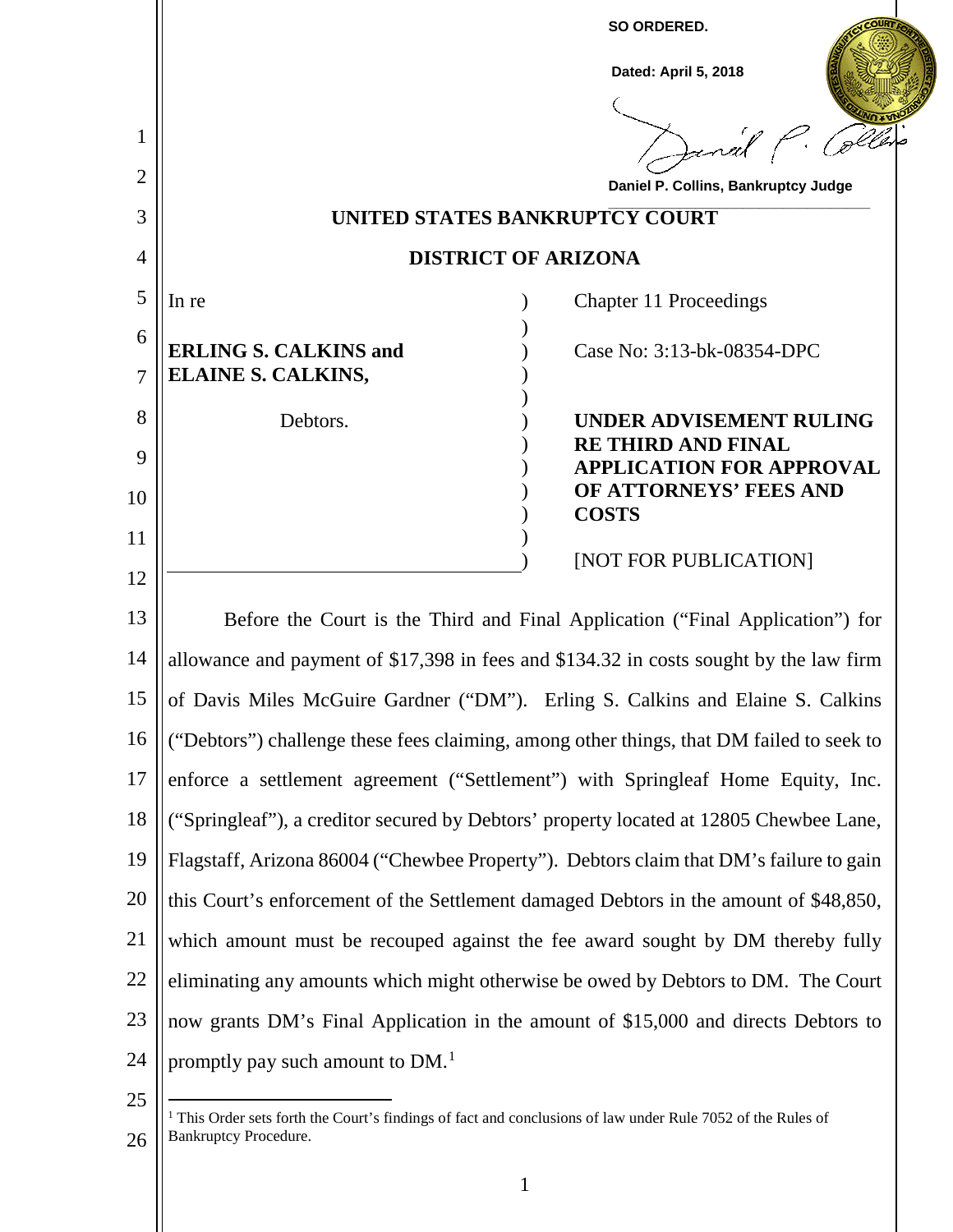## 1 **I. BACKGROUND**

 $\mathcal{D}_{\mathcal{L}}$ 3 4 1. Debtors filed their voluntary chapter 11 petition on May 16, 2013, and filed an application to employ DM on May 21, 2013 (DE  $6$ ).<sup>2</sup> The Court entered an order approving the employment of DM on June 14, 2013 (DE 23).

5 6 7 8 2. DM filed its first request for fees of \$15,273.50 and costs of \$1,431.43 on November 15, 2013 ("1st Fee Application") (DE 55). Debtors noted their approval of this request. See DE 55 at 5, ¶ 12. The Court approved DM's 1st Fee Application on December 7, 2013 (DE 76).

9 10 11 12 3. DM filed its second request for fees of \$16,252 and costs of \$203.95 on May 15, 2014 ("2nd Fee Application") (DE 122). Again, Debtors approved this request. See DE 122 at 5, ¶ 13. The Court approved DM's 2nd Fee Application on June 17, 2014 (DE 130).

13 14 4. DM filed a motion to withdraw as Debtors' counsel of record (DE 185). The Court granted DM's motion on May 20, 2015 (DE 187).

15 16 17 18 19 20 21 22 23 24 25 5. More than two years after their withdrawal, DM filed its Final Application for fees of \$17,398 and costs of \$134.31 (DE 499). Not only did Debtors not approve this request, they filed an Objection ("Objection") to the Final Application on August 21, 2017 (DE 510). DM filed a Reply ("Reply") in support of their Final Application on September 6, 2017 (DE 515). Debtors filed a Response ("Response") to the Reply on September 12, 2017 (DE 525). Coconino County filed a notice of non-opposition to the Final Application on September 22, 2017 (DE 537). DM filed a Motion ("Motion") to strike Debtors' Response on September 22, 2017 (DE 539). A hearing was held on September 29, 2017, concerning the Final Application and Objection. At the hearing, the Court directed Debtors and DM to file simultaneous opening briefs by October 13, 2017, with responsive briefs due October 25, 2017.

26

<sup>2</sup> "DE" refers to docket entries in the administrative file concerning this chapter 11 case.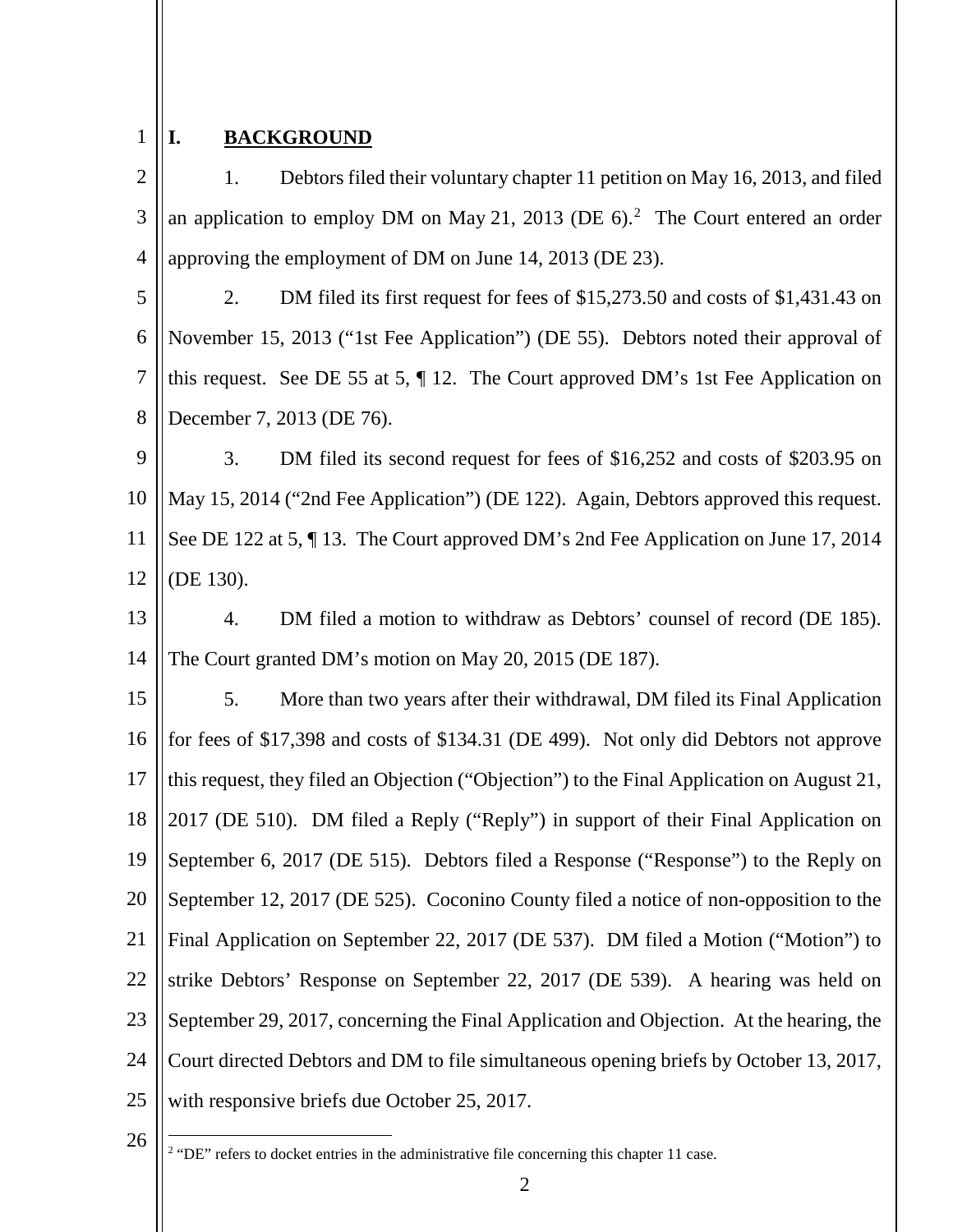1  $\mathcal{D}_{\mathcal{L}}$ 3 4 6. On October 13, 2017, Debtors filed their opening brief (DE 554) and DM filed its opening brief (DE 558). On October 25, 2017, Debtors filed their responsive brief (DE 591) and DM filed its responsive brief (DE 592). The Court held oral argument on the Final Application on October 27, 2017 (DE 607).

- 5 6 7. The Court held the Debtors were estopped from challenging the allowance or payment of the 1st and 2nd Fee Applications. DE 612.
- 7 8 9 10 11 8. Although Debtors made it clear they were not asserting a cause of action for legal malpractice against DM, they did contend DM's actions and inactions caused them damage and that damage should be recouped against the amounts sought by DM in its Final Application. As there were genuine fact issues raised by the parties' briefs, this Court set a trial for February 16, 2018, in Flagstaff, Arizona.
- 12 13 14 9. The parties filed their initial Joint Pre-Trial Statement ("JPTS") on December 7, 2017 (DE 642), and an Amended Joint Pre-Trial Statement ("Amended JPTS") on February 1, 2018 (DE 670).

15 16 17 18 19 20 21 22 10. At the February 16, 2018 trial on DM's Final Application, the Court heard testimony from Mr. Calkins, the Calkins' current lawyer, Allan NewDelman, and DM lawyer, Aubrey Thomas. Mr. NewDelman's testimony suggested neither he nor the Debtors could have enforced the alleged Settlement with Springleaf because Springleaf transferred its claim and lien rights on the Chewbee Property to Westvue, a bona fide purchaser ("BFP") entitled to take that claim free of the alleged Settlement. The Court asked the parties to brief this BFP issue. Debtors filed their brief on March 12, 2018, at DE 682. DM's brief was filed at DE 683.

23 24 25 11. On March 31, 2018, this Court entered its order granting the costs portion of the Final Application and directing the payment of such costs and unpaid portions of the 2nd Fee Application. DE 679.

26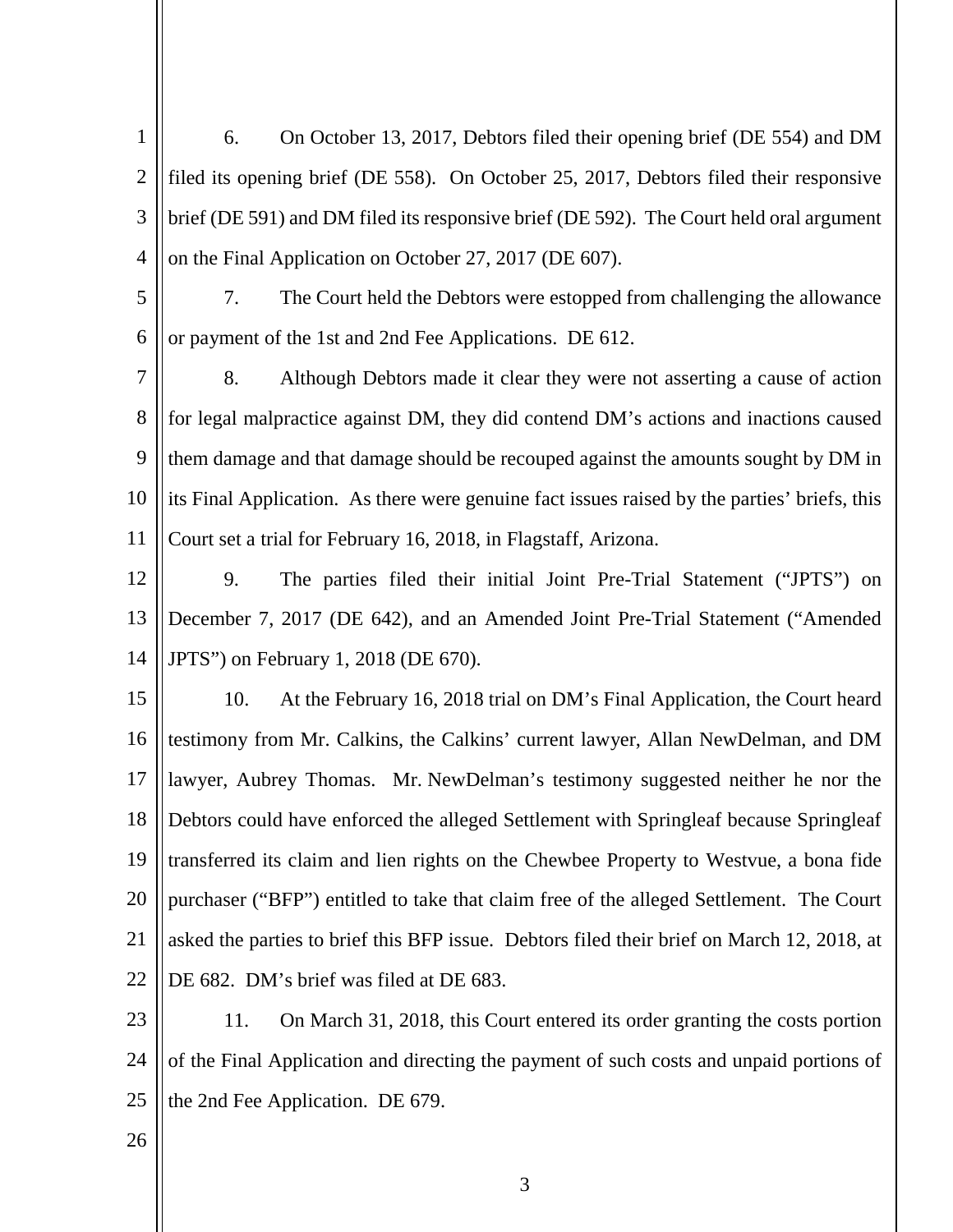| $\mathbf{1}$   | The Court heard closing arguments in Flagstaff on March 23, 2018. At oral<br>12.                                                                                                               |  |  |  |
|----------------|------------------------------------------------------------------------------------------------------------------------------------------------------------------------------------------------|--|--|--|
| $\mathbf{2}$   | argument and in his brief, Debtors' counsel clarified that it was holder-in-due course law,                                                                                                    |  |  |  |
| $\mathfrak{Z}$ | not BFP principles, which enabled Westvue to take the Chewbee Property note and deed                                                                                                           |  |  |  |
| 4              | of trust free of the alleged Settlement with Springleaf. This Court ruled from the bench                                                                                                       |  |  |  |
| 5              | on March 23, 2018, that Debtors had not sustained their burden of demonstrating that the                                                                                                       |  |  |  |
| 6              | elements of a holder-in-due course defense applied to the facts of this case. The Court                                                                                                        |  |  |  |
| 7              | then took under advisement the balance of the issues pertinent to the Final Application.                                                                                                       |  |  |  |
| 8              |                                                                                                                                                                                                |  |  |  |
| 9              | II.<br><b>JURISDICTION</b>                                                                                                                                                                     |  |  |  |
| 10             | This Court has jurisdiction over these matters pursuant to 28 U.S.C. §§ 157(b) and                                                                                                             |  |  |  |
| 11             | 1334, and Bankruptcy Rule 9014. See also Amended JPTS (DE 670, at 2).                                                                                                                          |  |  |  |
| 12             |                                                                                                                                                                                                |  |  |  |
| 13             | Ш.<br><b>ISSUE</b>                                                                                                                                                                             |  |  |  |
| 14             | Whether this Court should deny all or a portion of the Final Application because                                                                                                               |  |  |  |
| 15             | DM's fees were not wholly reasonable or necessary under the circumstances of this case.                                                                                                        |  |  |  |
| 16             |                                                                                                                                                                                                |  |  |  |
| 17             | IV.<br><b>LAW</b>                                                                                                                                                                              |  |  |  |
| 18             | Section 330 of the Code <sup>3</sup> states:                                                                                                                                                   |  |  |  |
| 19             | $(a)(1)$ After notice to the parties in interest and the United<br>States Trustee and a hearing, and subject to sections 326, 328,                                                             |  |  |  |
| 20             | and 329, the court may award to a trustee, a consumer privacy                                                                                                                                  |  |  |  |
| 21             | ombudsman appointed under section 332, an examiner, an<br>ombudsman appointed under section 333, or a professional                                                                             |  |  |  |
| 22             | person employed under section 327 or 1103-<br>(A) reasonable compensation for actual, necessary services                                                                                       |  |  |  |
| 23             | rendered by the trustee, examiner, ombudsman, professional<br>person, or attorney and by any paraprofessional person                                                                           |  |  |  |
| 24             | employed by any such person; and                                                                                                                                                               |  |  |  |
| 25             | (B) reimbursement for actual, necessary expenses,                                                                                                                                              |  |  |  |
| 26             | Unless indicated otherwise, statutory citations herein refer to the U.S. Bankruptcy Code ("Code"), 11 U.S.C. §§<br>101-1532 and to the Federal Rules of Bankruptcy Procedure, Rules 1001-9037. |  |  |  |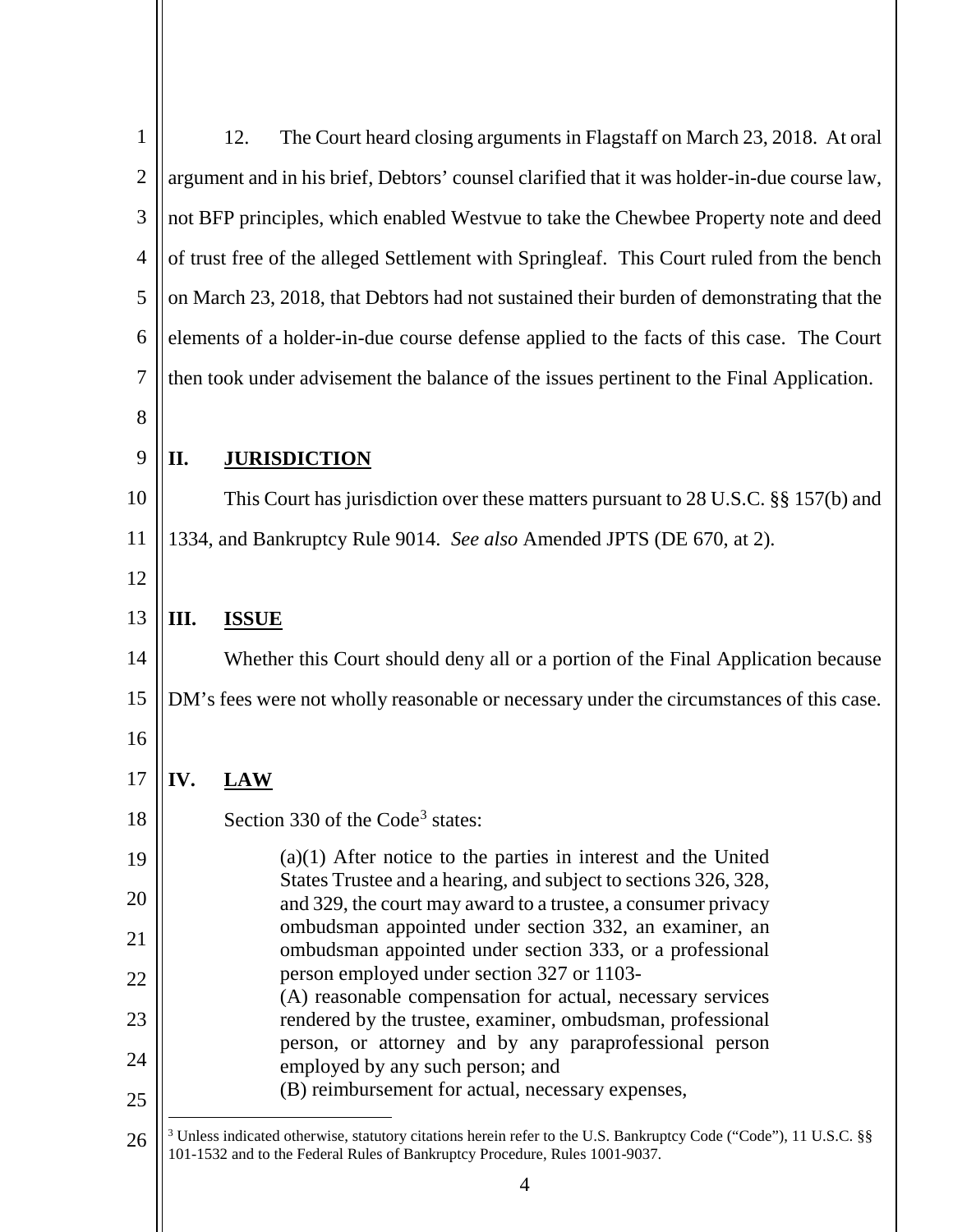| $\mathbf{1}$   | (2) the court may, on its own motion or on the motion of the<br>United States Trustee, the United States Trustee for the         |
|----------------|----------------------------------------------------------------------------------------------------------------------------------|
| $\overline{2}$ | District or Region, the trustee for the estate, or any other                                                                     |
| 3              | party in interest, award compensation that is less than the<br>amount of compensation that is requested.                         |
| 4              | (3) In determining the amount of reasonable compensation to<br>be awarded to an examiner, trustee under chapter 11, or           |
| 5              | professional person, the court shall consider the nature, the<br>extent, and the value of such services, taking into account all |
| 6              | relevant factors, including –                                                                                                    |
| 7              | (A) the time spent on such services;<br>(B) the rates charged for such services;                                                 |
|                | (C) whether the services were necessary to the administration                                                                    |
| 8              | of, or beneficial at the time at which the service was rendered                                                                  |
| 9              | toward the completion of, a case under this title;                                                                               |
|                | (D) whether the services were performed within a reasonable                                                                      |
| 10             | amount of time commensurate with the complexity,<br>importance, and nature of the problem, issue, or task                        |
| 11             | addressed;                                                                                                                       |
| 12             | (E) with respect to a professional person, whether the person                                                                    |
|                | is board certified or otherwise has demonstrated skill and<br>experience in the bankruptcy field; and                            |
| 13             | (F) whether the compensation is reasonable based on the                                                                          |
| 14             | customary compensation charged by comparably skilled                                                                             |
|                | practitioners in cases other than cases under this title.                                                                        |
| 15             | $(4)(A)$ Except as provided in subparagraph $(B)$ , the court                                                                    |
|                | shall not allow compensation for -                                                                                               |
| 16             | (i) unnecessary duplication of services; and                                                                                     |
| 17             | (ii) services that were not -                                                                                                    |
|                | (I) Reasonably likely to benefit the debtor's estate;                                                                            |
| 18             | or                                                                                                                               |
| 19             | (II) Necessary to the administration of the case.                                                                                |
| 20             | Once services are determined to be compensable, the applicant must demonstrate                                                   |
| 21             | that his work was necessary and reasonable. 3 Collier On Bankruptcy $\llbracket 330.03[2], 330$ -                                |
| 22             | 28 (Richard Levin & Henry J. Sommer, eds., 16th ed. 2017). Here, there is no challenge                                           |
| 23             | to whether DM's fees are "compensable." The question is whether DM's fees were                                                   |
| 24             | actual, necessary and reasonable under the circumstances of this case. In re Auto Parts                                          |
| 25             | Club, Inc., 211 B.R. 29, 33 (9th Cir. BAP 1997).                                                                                 |
| 26             |                                                                                                                                  |

5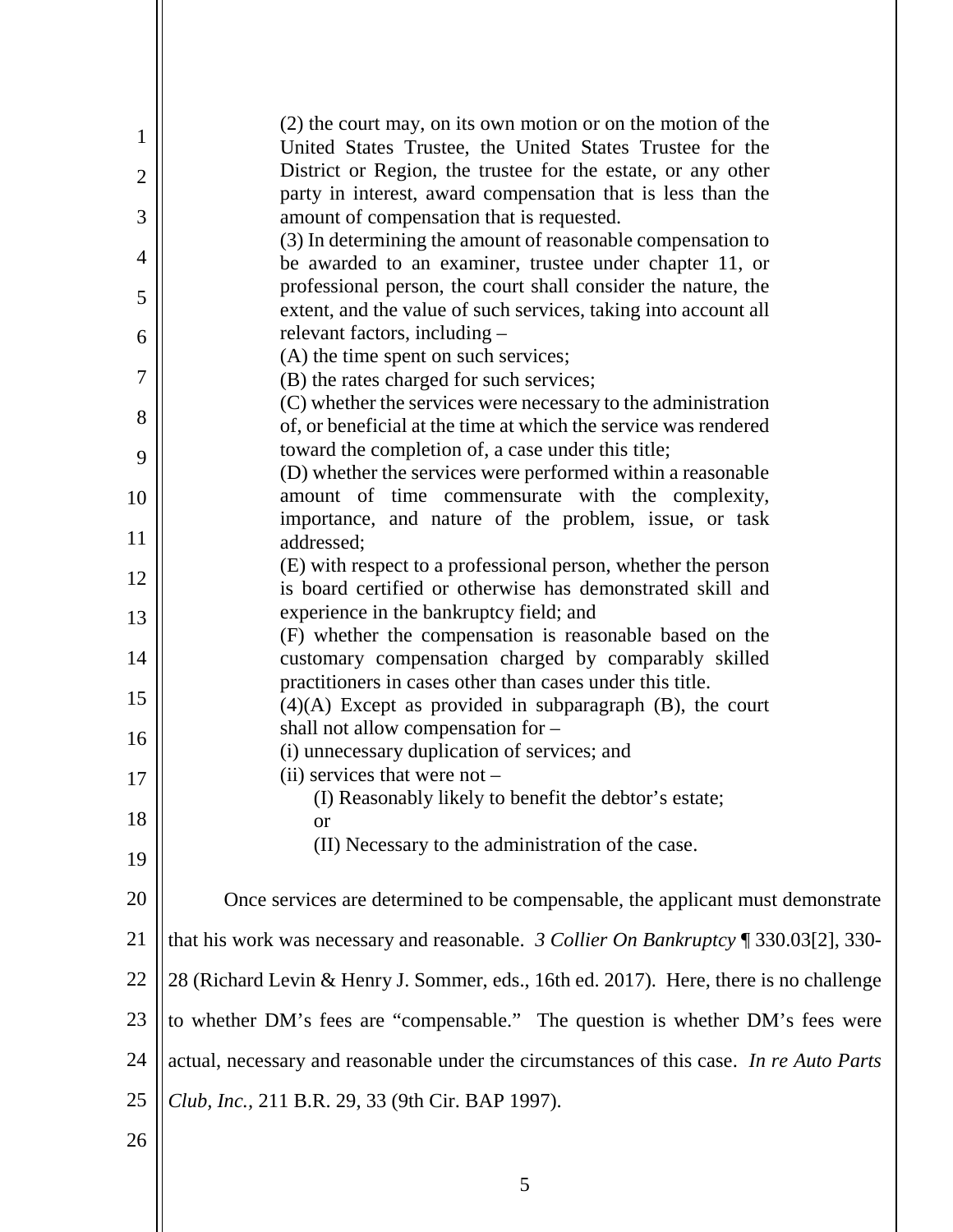| Pursuant to § 330, the Court should objectively look to whether the fees were                                              |
|----------------------------------------------------------------------------------------------------------------------------|
| reasonable, necessary, and potentially beneficial to the bankruptcy estate at the time they                                |
| were incurred. <i>In re Mednet</i> , 251 B.R. 103, 107-08 (B.A.P. 9th Cir. 2000). "A                                       |
| bankruptcy court also must examine the circumstances and the manner in which services                                      |
| are performed and the results achieved in order to arrive at a determination of a                                          |
| reasonable fee allowance." In re Mednet, 251 B.R. 103, 108 (B.A.P. 9th Cir. 2000).                                         |
| The burden of proof is on DM to show that its fees and expenses are reasonable.                                            |
| See Code § 330(a) and <i>In re Nakhuda</i> , 544 B.R. 886 (B.A.P. 9th Cir. 2016).                                          |
| In determining the amount of reasonable compensation, the<br>court considers the nature, extent, and value of the          |
| professional's services, taking into account all relevant                                                                  |
| factors, including whether the services were necessary to the<br>administration of, or beneficial at the time at which the |
| service was rendered toward the completion of, a case and<br>whether the services were performed within a reasonable       |
| amount of time commensurate with the complexity,<br>importance, and nature of the problem, issue, or task                  |
| addressed.                                                                                                                 |
| In re Dimas, LLC, 2009 WL 7809032, at *5 (B.A.P. 9th Cir. Feb. 25, 2009).                                                  |
|                                                                                                                            |
|                                                                                                                            |
| <b>The Chewbee Property Secured Claim.</b><br>A.                                                                           |
| The heart of Debtors' Objection to the Final Application lies in their belief that                                         |
| DM failed to gain enforcement of the Settlement negotiated in September 2014 between                                       |
| DM lawyer, Ms. Thomas, and Springleaf lawyer, Douglas V. Drury. An unsigned copy                                           |
| of the Settlement was marked as Exhibits H, I, O, Q and Exhibit 6. In essence, the                                         |
| Settlement would have settled Springleaf's stay lift motion <sup>4</sup> on its 1st lien position against                  |
|                                                                                                                            |
|                                                                                                                            |
| <sup>4</sup> July 18, 2014, DE 141.                                                                                        |
|                                                                                                                            |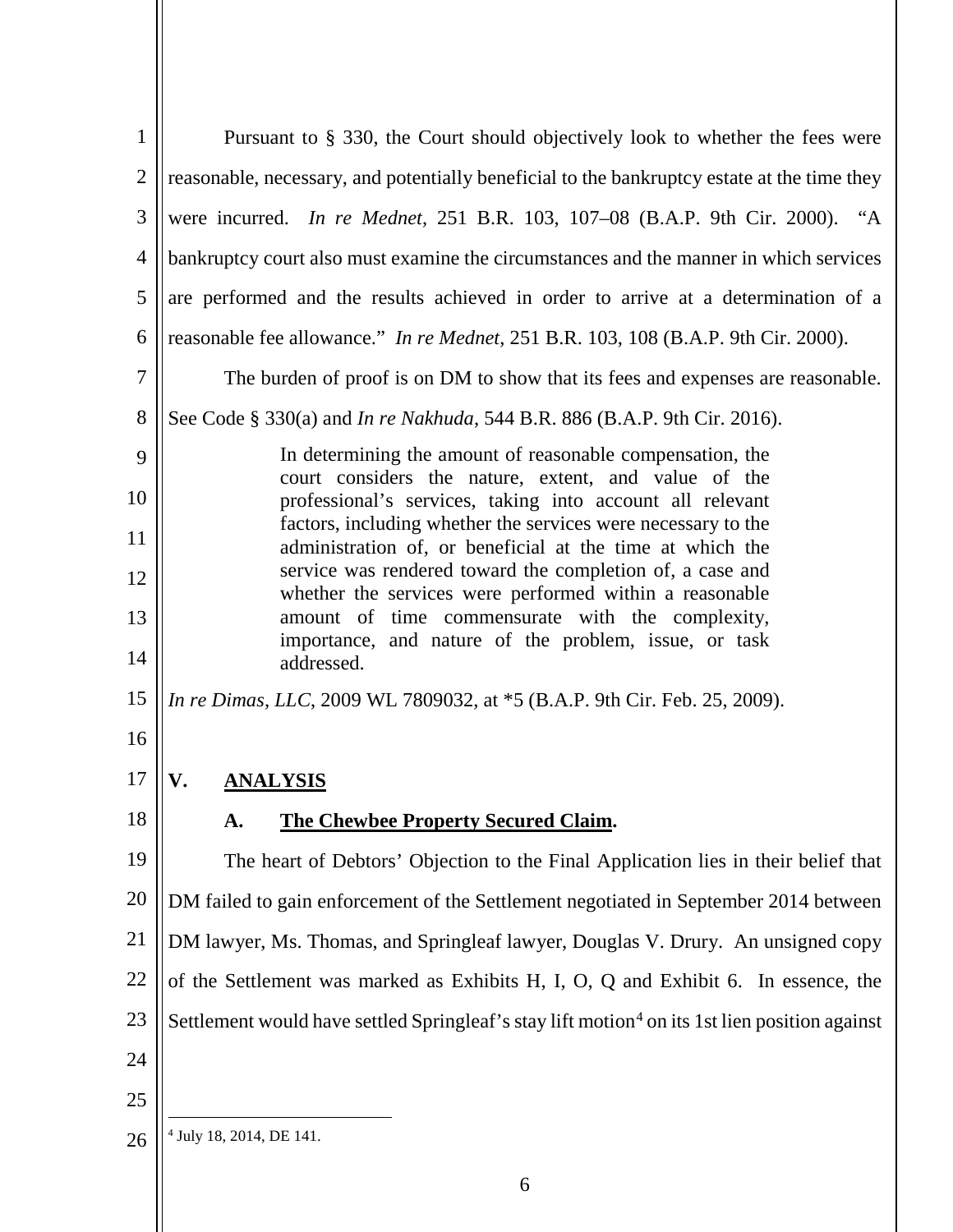1  $\mathcal{D}_{\mathcal{L}}$ the Chewbee Property by reducing the note balance from \$164,488.41 with interest at 11.95%<sup>5</sup> to \$100,000 to be paid at 3% over 20 years.

3 4 5 6 7 8 9 10 11 DM contends the Settlement was always enforceable. Debtors' present counsel contends the Settlement was enforceable until Springleaf transferred the debt. Mr. Calkins testified the Settlement was not enforceable. This Court need not determine whether the Settlement was enforceable. If it was not enforceable at any point in time, DM cannot be blamed for its failure to seek this Court's approval of the Settlement. If the Settlement was enforceable, it could have been enforced by a motion from DM, the Debtors (when self-represented) or Mr. NewDelman, unless the Settlement was enforceable against Springleaf but not its successor-in-interest, Westvue NPL Trust II ("Westvue").

12 13 14 15 16 17 18 19 20 21 22 23 At trial, Mr. NewDelman testified that he did not file a motion to enforce the Settlement because Westvue was a BFP of the Chewbee Property note and deed of trust and, therefore, took free of the Settlement terms. Mr. NewDelman's subsequent brief and oral argument clarified that it was not BFP theories but, rather, holder-in-due course principles which permitted Westvue to hold the Chewbee Property note and deed of trust free of the Settlement. As noted above, the Court resolved this issue in favor of DM.<sup>6</sup> Westvue, as the assignee of the Chewbee Property note and deed of trust, "acquired the rights previously held by the assignor." *Highlands Village Partner, LLC v. Bradbury & Stamm Const. Co.*, 195 P.3d 184, 219 Ariz. 147, 150 (Ariz. Ct. App. 2008). "An assignee steps into the shoes of her assignor. [It] 'can stand in no better position than the assignor' and '[a]n assignment cannot alter the defenses or equities of the third party.'" *K.B. v. State Farm Fire and Cas. Co.*, 941 P.2d 1288, 189 Ariz. 263, 267 (Ariz. Ct. App. 1997).

24

25

5 *See* Springleaf's June 14, 2013 Proof of Claim #5. *See also* Exhibit <sup>38</sup> and Amended JPTS, at 3.

26  $6$  The Court also determined the value of the Chewbee Property to be \$150,000 for purposes of the Final Application. That determination is now irrelevant in view of the Court's ruling against Debtors on the holder-indue course issue.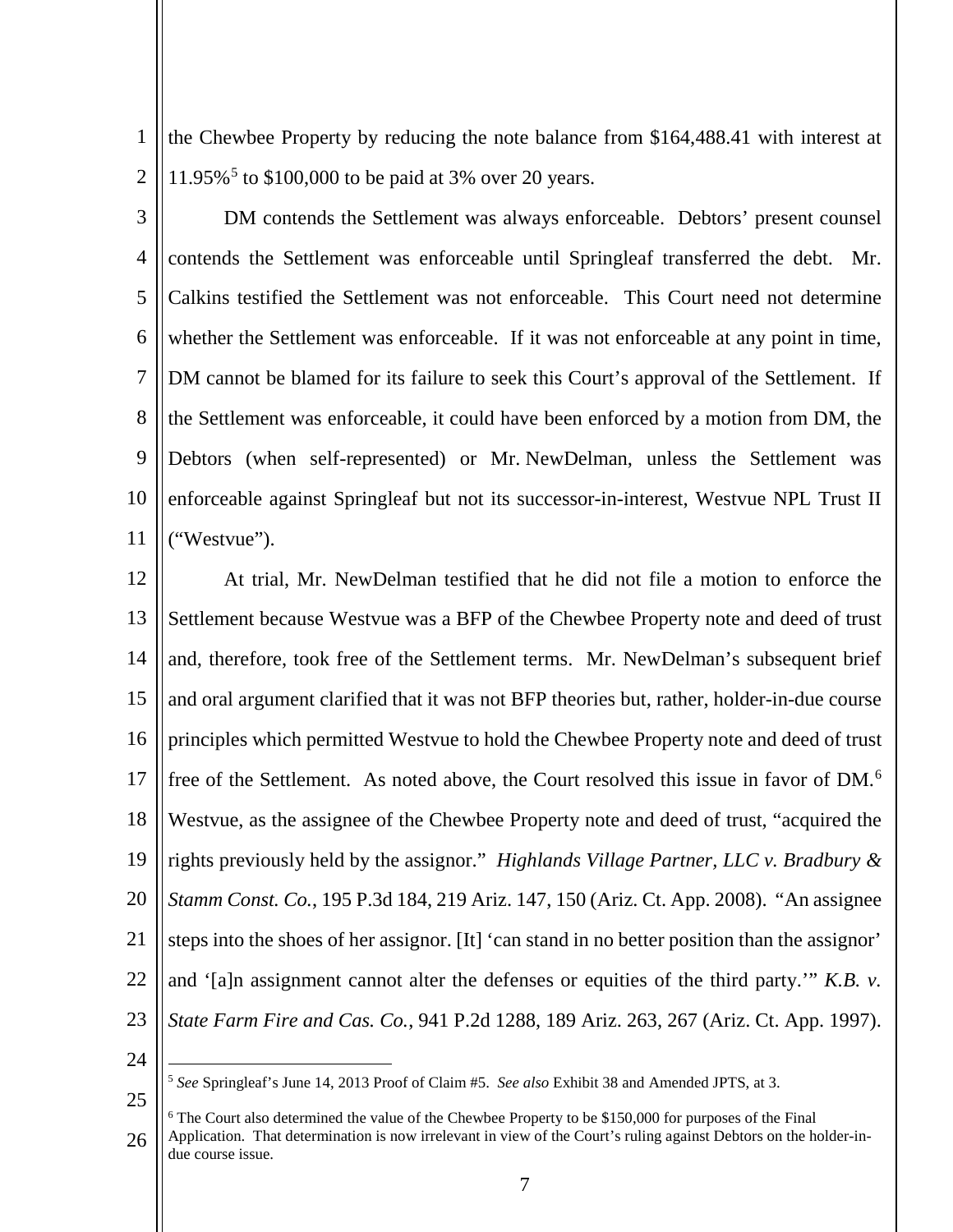1  $\mathcal{D}_{\mathcal{L}}$ 3 4 5 6 7 Accordingly, if the Settlement was enforceable, it could have been enforced by the Debtors while they were unrepresented or it could have been enforced by Debtors' current counsel. The damages claimed by Debtors as recoupment against the Final Application could not have been caused by DM and DM alone. The Debtors chose to resolve its issues with Westvue by accepting \$9,250 from Westvue and then deeding the Chewbee Property to the creditor. See Ex 28 and 29, and DE 382. If this damaged the Debtors or their estate, they alone are to blame.

8 9 10 11 The Debtors did not roll the dice to see if they could realize the full benefits of the Settlement by seeking an order of the Court enforcing the Settlement. The Court now finds the Debtors' choice to resolve their issues with Westvue as they did was a selfinflicted wound if indeed a wound was caused at all.<sup>7</sup>

- 12 13 14 15 16 Having found Debtors failed to demonstrate DM's actions or inactions caused them damages in connection with this transaction involving the Chewbee Property and the secured obligations of Springleaf/Westvue, the Court now turns to the more mundane task of determining the reasonableness and necessity of DM's fees sought in its Final Application.
- 17

## **B. Conflict of Interest.**

18 19 20 Debtors' Objection to the Final Application initially referenced a possible conflict of interest involving DM. That conflict issue was never developed or pursued by Debtors. For this reason it need not now be addressed by the Court.

21

22

23

## **C. Were DM's Fees Reasonable and Necessary?**

24 25 26  $<sup>7</sup>$  Mr. Calkins testified he paid three months of mortgage payments to Springleaf but all were returned to him. He</sup> also received post-petition rent on the Chewbee Property in the amount of \$1,200 for 6 to 8 months while he paid approximately \$5,000 in post-petition insurance and taxes. His closing brief claims the rent received was considerably smaller. Whatever the actual monetary benefit may have been, the nominal cost to carry the Chewbee Property appears to have been heavily outweighed by Debtors' income from and enjoyment of the Chewbee Property.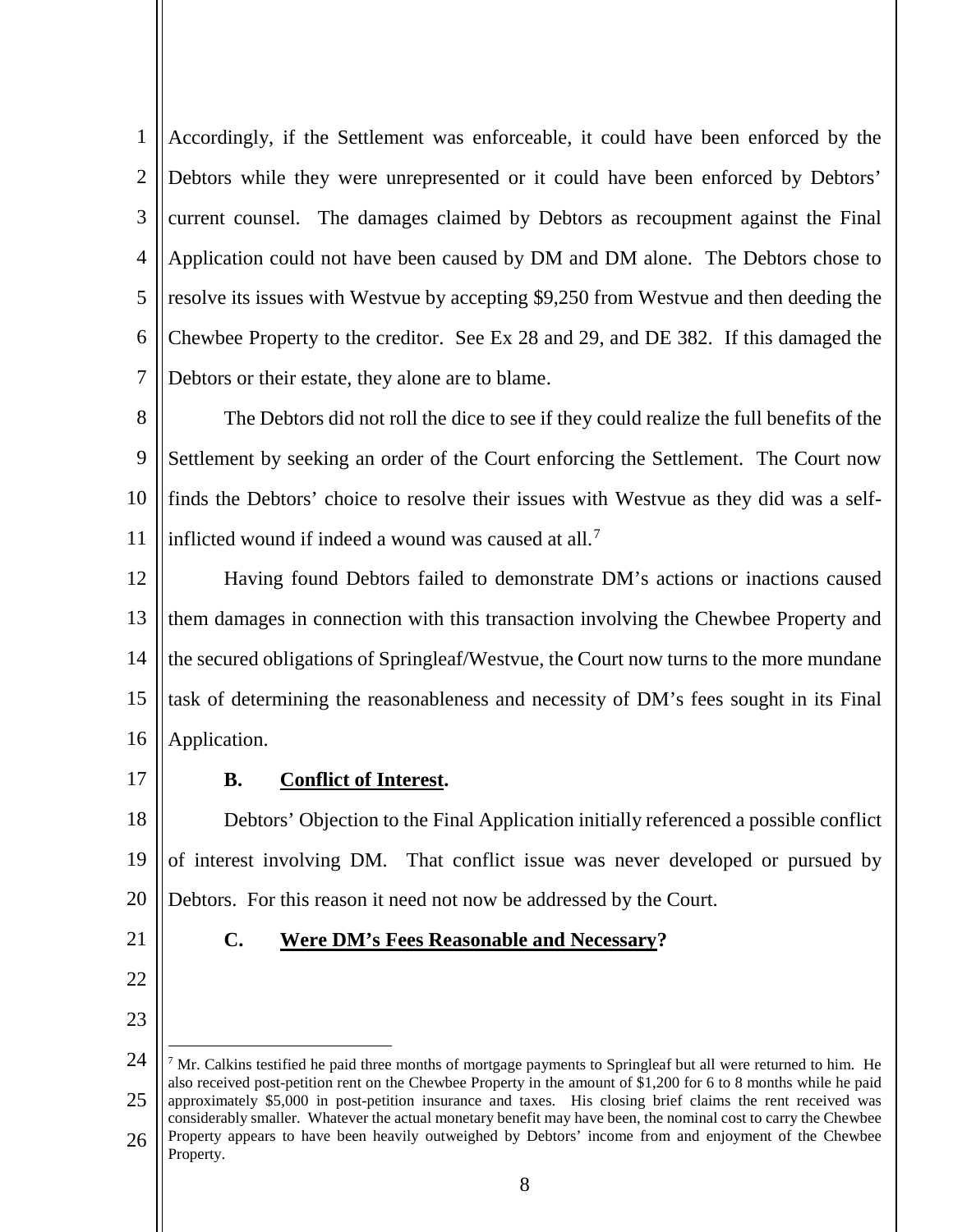| $\mathbf{1}$   | 1.<br>Rates. The Final Application notes that DM billed the Debtors on                       |
|----------------|----------------------------------------------------------------------------------------------|
| $\overline{2}$ | an hourly basis at rates ranging from \$95/hour (legal assistant) to \$350/hour (most senior |
| 3              | lawyer). There is no issue raised as to the reasonableness of these rates. The Court finds   |
| 4              | such rates are reasonable in this District, including in Northern Arizona.                   |
| 5              | Paralegal Work. Debtors' Objection to the Final Application<br>2.                            |
| 6              | complained of certain time entries from 2013 which reflected lawyer rates charged on         |
| $\overline{7}$ | paralegal or legal assistant tasks. No other time entries were brought to the Court's        |
| 8              | attention. Since this Court has ruled that the 1st and 2nd Fee Applications could not be     |
| 9              | revisited by the Debtors, the Court need not address these 2013 time entries because the     |
| 10             | Final Application includes only time from May 14, 2014 through July 10, 2017.                |
| 11             | 3.<br>Specific Work Billed in the Final Application. This Court is mildly                    |
| 12             | concerned about the reasonableness and necessity of DM's work related to the Chewbee         |
| 13             | Property note and deed of trust. As best this Court can tell, DM billings reflect work on    |
| 14             | this issue on the following dates with the following charges:                                |
| 15             | August 15, 2014<br>67.50                                                                     |
| 16             | September 11, 2014<br>67.50                                                                  |
| 17             | September 29, 2014<br>112.50                                                                 |
| 18             | October 13, 2014<br>67.50                                                                    |
| 19             | October 17, 2014<br>45.00                                                                    |
| 20             | November 17, 2014<br>67.50                                                                   |
| 21             | December 16, 2014<br>112.50                                                                  |
| <u>22</u>      | 560.00<br>Total                                                                              |
| 23             | This work was all for naught. In fact, this work (or the incompleteness of the               |
| 24             | work) precipitated the controversy which is at the heart of Debtors' Objection. The Court    |
| 25             | hereby disallows \$560 in fees sought by DM for their efforts on the Chewbee Property.       |
| 26             | It is of interest to the Court that DM did not log any billings after December 16, 2014 on   |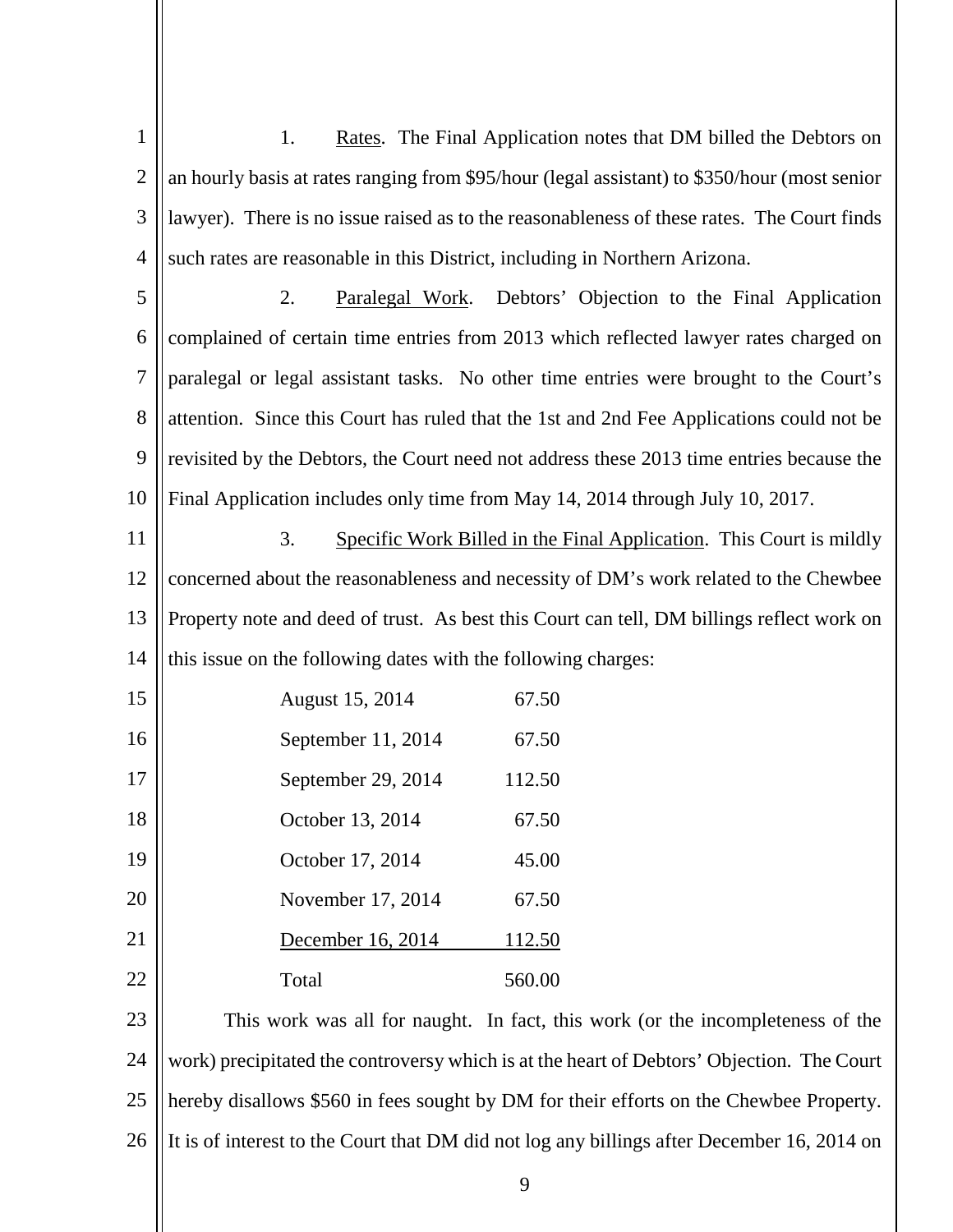1  $\mathcal{D}_{\mathcal{L}}$ 3 4 5 6 7 8 9 the Chewbee Property matter, yet Ms. Thomas testified she continued to hound Springleaf's lawyer about the Settlement well into the first quarter of 2015. The Court is not questioning Ms. Thomas' testimony but, rather, wondering why there are no time entries reflecting "no charge" for such efforts. Many bankruptcy lawyers enter time for every task pursued but then use their billing discretion if their efforts prove unhelpful. Here, DM's bills do not show a \$0.00 charge on any time entry and the bills reflect only a \$90 write down for all time charges in the Final Application. See DE 499-1, at 28 of 29. This nominal write down and no \$0.00 charges suggest to the Court that there was very little quantitative or qualitative review of DM's billings.

10 11 12 13 14 15 16 17 18 19 20 21 22 23 24 In addition to the \$560 fee reduction noted above, this Court will reduce DM's fee request of \$17,398 by an additional \$1,838 bringing the allowed fee amount to \$15,000. This additional \$1,838 reduction is made because, in reviewing the Final Application, this Court was left with the impression that, from November 2014 through March 2015, very little effort was made to advance Debtors' chapter 11 reorganization. Yes, there was activity by DM. Yes, there are billing entries. However, this Court feels that a more concerted and aggressive effort by counsel could have, in the long run, saved this estate legal fees. From November 2014 through March 2015, this Court has the sense that counsel was treading water, not digging in to complete the race.<sup>8</sup> The Court is well aware that the Debtors and DM were having attorney-client difficulties during some of that time frame, but counsel either needed to withdraw from this case or stay fully engaged so long as they were still hinged to the engagement. To be clear, this Court does not find a material performance breach by DM. Rather, the Court views this \$1,838 reduction as a modest trimming of the DM Final Application due to what this Court perceives as a less than full throttle pursuit of this chapter 11 case during the time period in question.

25

<sup>26</sup> <sup>8</sup> DM billed the efforts of two or three people in each of these months for total time entries as follows: November  $-4.8$  hours, December  $-3.4$  hours, January  $-11.9$  hours, February  $-5.5$  hours, and March  $-2.9$  hours.